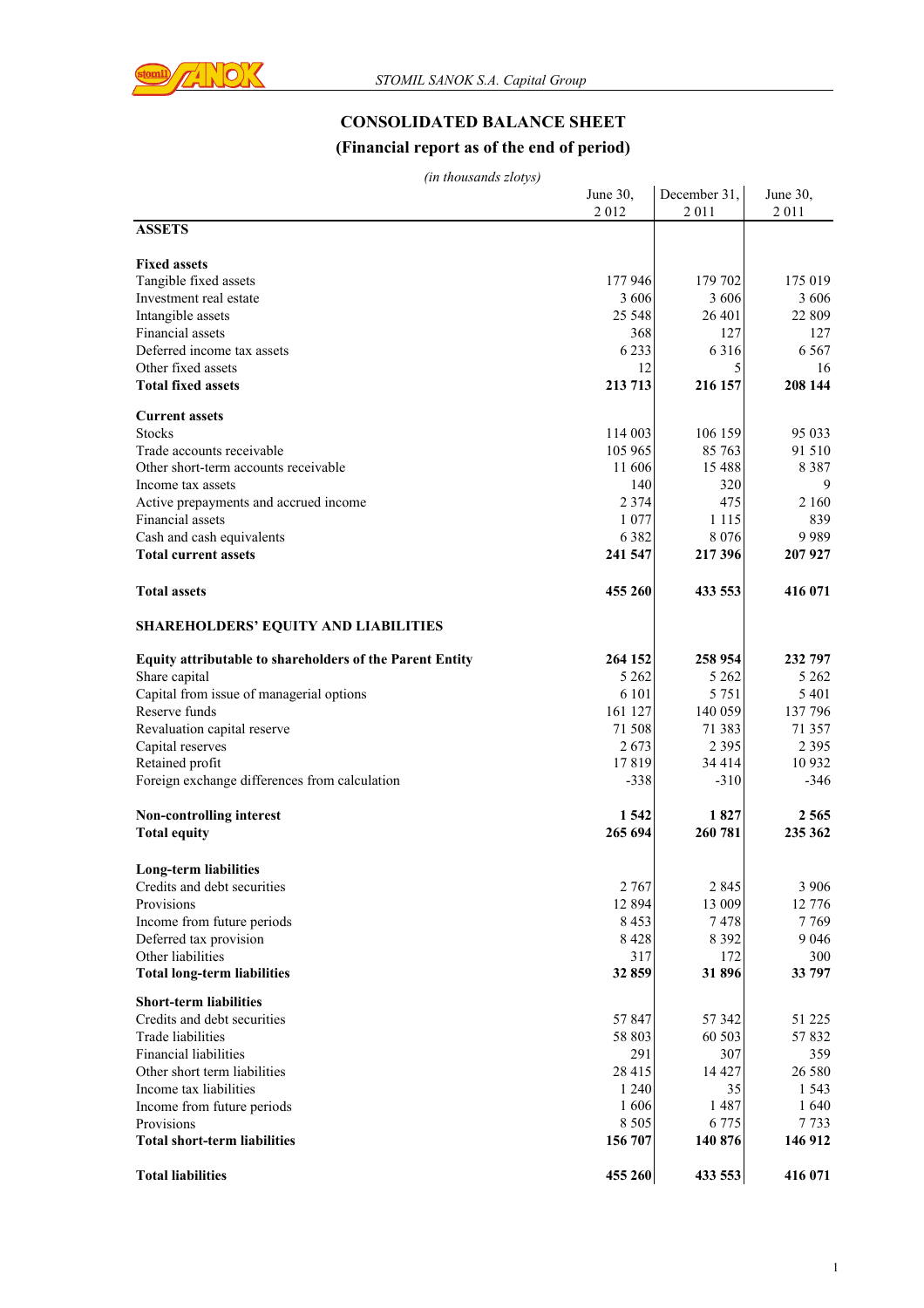

### **CONSOLIDATED PROFIT AND LOSS ACCOUNT**

|                                                   | $01.04.2012 -$   | $01.01.2012 -$ | $01.04.2011 -$ | $01.01.2011 -$ |
|---------------------------------------------------|------------------|----------------|----------------|----------------|
|                                                   | 30.06.2012       | 30.06.2012     | 30.06.2011     | 30.06.2011     |
| Sales revenue                                     | 165 367          | 310 114        | 143 300        | 259 810        |
| <b>Cost of sales</b>                              | 132 228          | 252 117        | 111738         | 206 363        |
| Gross profit on sales                             | 33 139           | 57 997         | 31 562         | 53 447         |
| Selling cost                                      | 7 5 6 8          | 13 909         | 7 697          | 14 4 8 6       |
| General and administrative expenses               | 7710             | 15 211         | 6851           | 14 2 2 6       |
| <b>Core business result</b>                       | 17861            | 28 877         | 17014          | 24 735         |
| Other operating income                            | 665              | 1 3 3 7        | 2 5 3 5        | 2852           |
| Other operating expenses                          | 450              | 856            | 507            | 990            |
| <b>Operating result</b>                           | 18 076           | 29 358         | 19 042         | 26 597         |
| Financial income                                  | 54               | 145            | 120            | 165            |
| Financial expenses                                | 413              | 1885           | 9428           | 11818          |
| Result of hyperinflation                          | $\boldsymbol{0}$ | $\theta$       | 5 1 4 9        | 5 1 4 9        |
| Pre-tax profit                                    | 17717            | 27 618         | 14883          | 20 093         |
| Income tax                                        | 3629             | 5 6 6 2        | 3 5 7 1        | 5 443          |
| Current                                           | 3 3 5 6          | 5 3 6 0        | 3 6 2 1        | 5 603          |
| Deferred                                          | 273              | 302            | $-50$          | $-160$         |
| Net profit                                        | 14 088           | 21 956         | 11 312         | 14 650         |
| attributable to shareholders of the Parent Entity | 13 806           | 21 4 65        | 11 105         | 14 2 13        |
| attributable to non-controlling interest          | 282              | 491            | 207            | 437            |
| Weighted average number of shares                 |                  | 26 308 502     |                | 26 308 502     |
| Earnings per share                                |                  | 0,82           |                | 0,54           |
| Weighted average diluted number of shares         |                  | 27 455 342     |                | 27 455 342     |
| Diluted earnings per share                        |                  | 0,78           |                | 0,52           |
| Revenue from sales of products                    | 139 462          | 261 522        | 124 460        | 230 860        |
| Revenue from sales of products and materials      | 22 138           | 39 4 94        | 15 4 63        | 24 69 6        |
| Other revenues                                    | 3 7 6 7          | 9098           | 3 3 7 7        | 4 2 5 4        |
| Total sales revenue including                     | 165 367          | 310 114        | 143 300        | 259 810        |
| - revenue generated locally                       | 67376            | 131 018        | 63 677         | 115 944        |
| - revenue from foreign contractors                | 97 991           | 179 096        | 79 623         | 143 866        |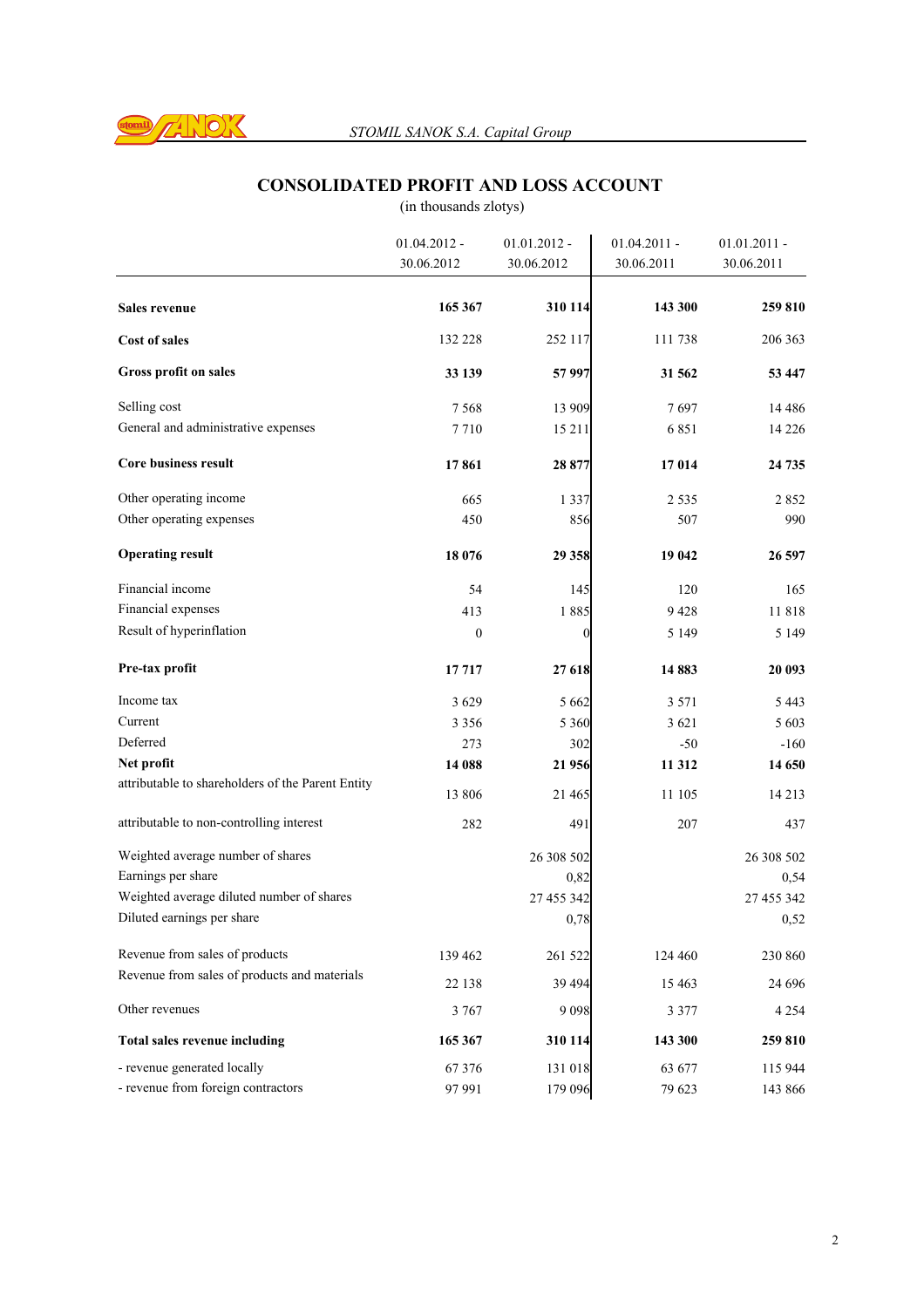

## **CONSOLIDATED CASH FLOW STATEMENT**

| $1100$ <i>usunus</i> 2101 $y$ s                            | for 6 months     | for 6 months |
|------------------------------------------------------------|------------------|--------------|
|                                                            | until            | until        |
|                                                            | 30.06.2012       | 30.06.2011   |
| <b>Cash-flow from operating activities</b>                 |                  |              |
| Net profit                                                 | 21 4 65          | 14 2 13      |
| Total adjustments:                                         | $-3451$          | $-4912$      |
| Profit attributable to the non-controlling shareholders    | 491              | 437          |
| Depreciation                                               | 16 367           | 14 658       |
| Net foreign exchange (gains) losses                        | 792              | $-369$       |
| Net interest and dividends                                 | 1 2 8 3          | 1 0 0 2      |
| Income tax on profit before taxation                       | 5 3 6 0          | 5 6 0 3      |
| (Gains) losses from investing activities                   | $-350$           | $-2272$      |
| Change in provisions                                       | 1652             | 1799         |
| Change in stocks                                           | $-7844$          | $-18540$     |
| Change in accounts receivable                              | $-15380$         | $-26812$     |
| Change in liabilities                                      | 15 822           | 36 342       |
| Change in active prepayments and accrued income            | $-726$           | $-1672$      |
| Other adjustments                                          | $-16759$         | $-10893$     |
| Income tax paid                                            | $-4159$          | -4 195       |
| Net cash from operating activities                         | 18 014           | 9 3 0 1      |
| Cash flow from investing activities                        |                  |              |
| Income from sales of tangible and non-tangible assets      | 9 3 1 5          | 7 0 4 0      |
| Acquisition of tangible and non-tangible fixed assets      | $-22439$         | $-20737$     |
| Dividend paid to minority shareholders                     | $-783$           | $-17$        |
| Other investing cash outflow                               | $-4337$          | 2 3 0 5      |
| Net cash from investing activities                         | $-18244$         | $-11409$     |
| <b>Cash-flow from financing activities</b>                 |                  |              |
| Proceeds from credits taken                                | 2924             | 6 2 1 7      |
| Other financing cash inflow                                | $\boldsymbol{0}$ | 319          |
| Repayment of credits                                       | $-2497$          | $-1348$      |
| Exchange differences                                       | $-626$           | $\theta$     |
| Interest paid                                              | $-1286$          | $-1002$      |
| Other financing cash outflow                               |                  |              |
|                                                            | 22               | $-179$       |
| Net cash from financing activities                         | $-1462$          | 4 0 0 7      |
| Change in cash                                             | $-1692$          | 1899         |
| Change in cash resulting from foreign exchange differences | -2               | 17           |
| Cash at beginning of period                                | 8 0 7 6          | 8 0 7 3      |
| Change in net cash                                         | $-1694$          | 1916         |
| Cash at end of period                                      | 6 3 8 2          | 9989         |
| including restricted cash                                  | 1 1 8 7          | 1 3 6 4      |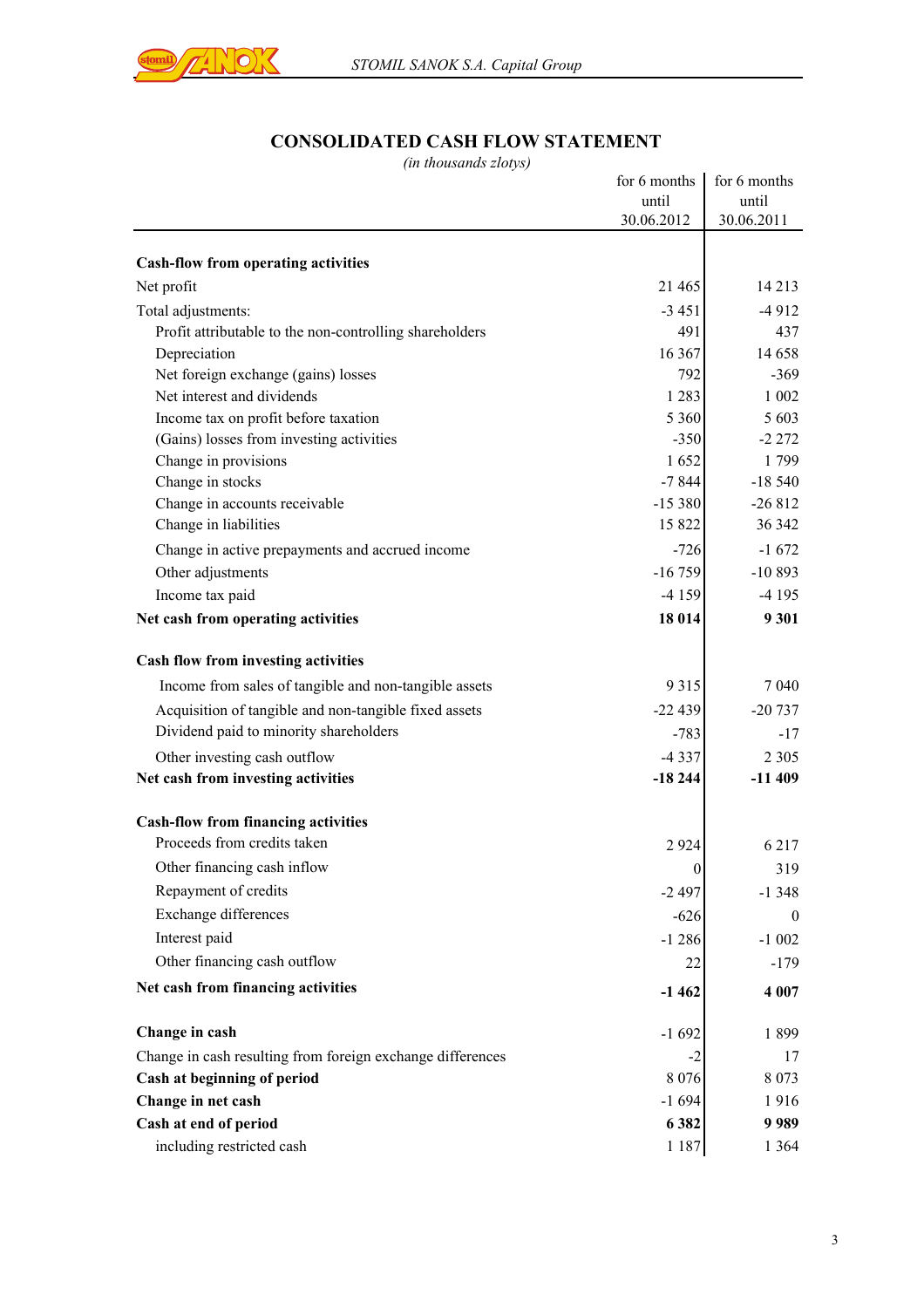

#### **Abridged middle-year financial report of STOMIL SANOK S.A.**

#### **BALANCE SHEET OF DOMINANT UNDERTAKING "STOMIL SANOK" SA**

### **(Financial report as of the end of period)**

|                                             | June 30, | December 31,   | June 30,     |
|---------------------------------------------|----------|----------------|--------------|
|                                             | 2012     | 2011           | 2011         |
| <b>ASSETS</b>                               |          |                |              |
|                                             |          |                |              |
| <b>Fixed assets</b>                         |          |                |              |
| Tangible fixed assets                       | 141 599  | 142 781        | 136 928      |
| Investment real estate                      | 109      | 109            | 109          |
| Intangible assets                           | 24 644   | 25 4 82        | 21 844       |
| Financial assets                            | 27 4 29  | 27 183         | 18988        |
| Deferred income tax assets                  | 4 3 6 3  | 4 3 6 5        | 4 3 5 0      |
| Long-term accounts receivable               | 13       | 5              | 16           |
| <b>Total fixed assets</b>                   | 198 157  | 199 925        | 182 235      |
| <b>Current assets</b>                       |          |                |              |
| <b>Stocks</b>                               | 74 176   | 75 826         | 60 819       |
| Trade accounts receivable                   | 118 262  | 100 339        | 123 996      |
| Other short-term accounts receivable        | 9 7 4 6  | 12 897         | 5 7 2 2      |
| Income tax assets                           | 130      | 98             | $\mathbf{0}$ |
| Active prepayments and accrued income       | 1 5 6 1  | 341            | 1 5 6 2      |
| Financial assets                            | 0        | $\theta$       | 558          |
| Cash and cash equivalents                   | 2 1 4 9  | 1 2 9 0        | 2 3 1 1      |
| <b>Total current assets</b>                 | 206 024  | 190 791        | 194 968      |
|                                             |          |                |              |
| <b>Total assets</b>                         | 404 181  | 390 716        | 377 203      |
| <b>SHAREHOLDERS' EQUITY AND LIABILITIES</b> |          |                |              |
| Shareholders' equity                        |          |                |              |
| Share capital                               | 5 2 6 2  | 5 2 6 2        | 5 2 6 2      |
| Capital from issue of managerial options    | 6 101    | 5 7 5 1        | 5 4 0 2      |
| Reserve funds                               | 154 018  | 132 281        | 132 130      |
| Revaluation capital reserve                 | 67 051   | 66 925         | 66 901       |
| Retained profit                             | 18 703   | 38 5 21        | 17772        |
|                                             |          |                |              |
| Total shareholders' equity                  | 251 135  | 248 740        | 227 467      |
| <b>Long-term liabilities</b>                |          |                |              |
| Provisions                                  | 12 4 8 3 | 12 622         | 12 4 23      |
| Income from future periods                  | 8 4 0 9  | 7420           | 7681         |
| Deferred tax provision                      | 7347     | 7333           | 8018         |
| <b>Total long-term liabilities</b>          | 28 239   | 27375          | 28 1 22      |
|                                             |          |                |              |
| <b>Short-term liabilities</b>               |          |                |              |
| Credits and debt securities                 | 48 9 36  | 49 918         | 43 124       |
| <b>Trade liabilities</b>                    | 40 488   | 47 309         | 44 892       |
| Other short term liabilities                | 25 5 7 9 | 9922           | 23 794       |
| Income tax liabilities                      | 1 0 8 8  | $\overline{0}$ | 1310         |
| Income from future periods                  | 1 1 4 3  | 1 4 4 8        | 1496         |
| Provisions                                  | 7573     | 6 0 0 4        | 6998         |
| <b>Total short-term liabilities</b>         | 124 807  | 114 601        | 121 614      |
| <b>Total liabilities</b>                    | 404 181  | 390 716        | 377 203      |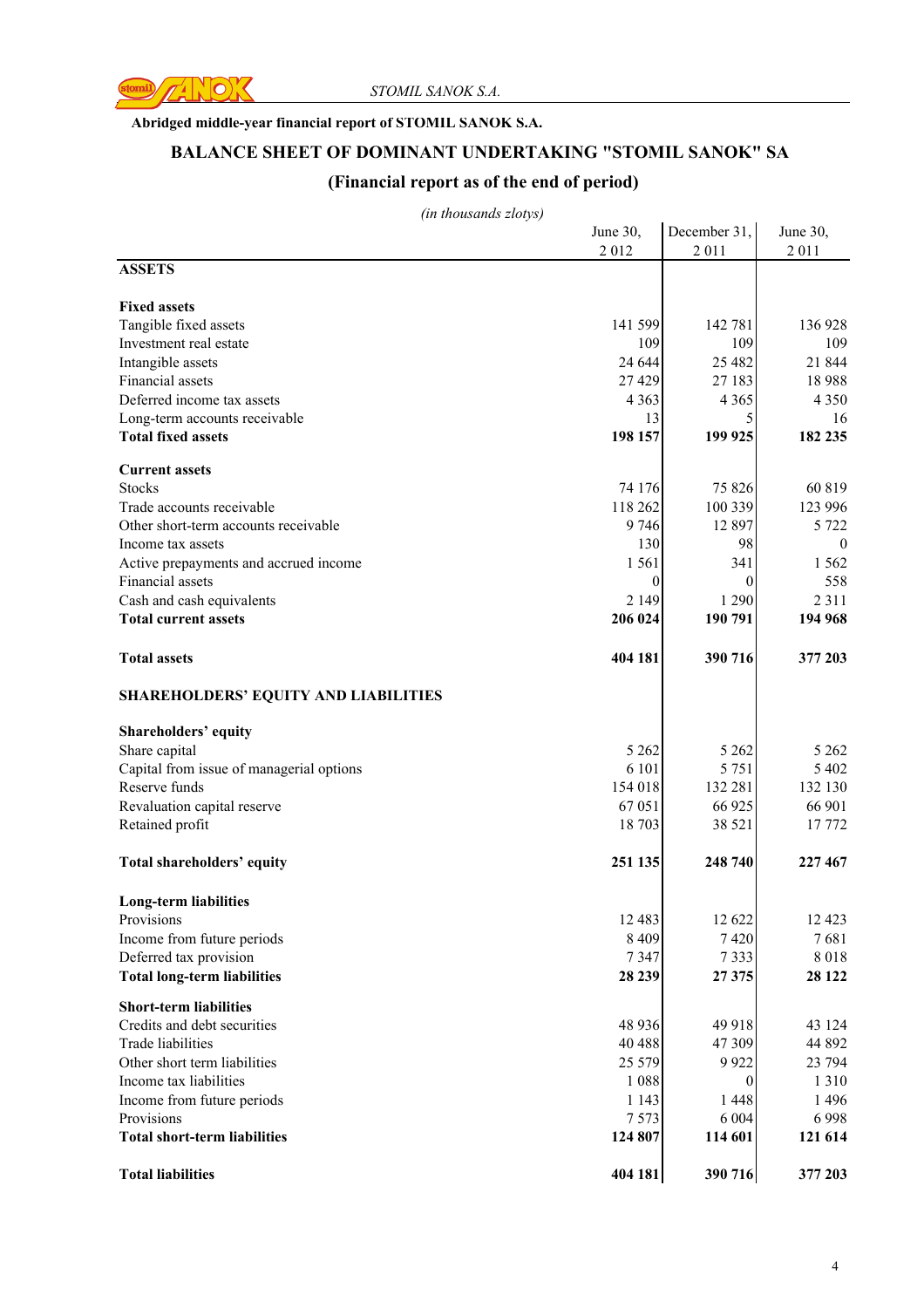

#### *STOMIL SANOK S.A.*

#### **PROFIT AND LOSS ACCOUNT OF DOMINANT UNDERTAKING "STOMIL SANOK" S.A.**

|                                              | $01.04.2012 -$ | $01.01.2012 -$ | $01.04.2011 -$ | $01.01.2011 -$ |
|----------------------------------------------|----------------|----------------|----------------|----------------|
|                                              | 30.06.2012     | 30.06.2012     | 30.06.2011     | 30.06.2011     |
|                                              | 134 414        | 257 675        | 119 517        | 221 215        |
| <b>Sales revenue</b>                         |                |                |                |                |
| <b>Cost of sales</b>                         | 111 461        | 217454         | 97 704         | 182 827        |
| Gross profit on sales                        | 22 953         | 40 221         | 21813          | 38 388         |
| Selling cost                                 | 4 1 8 0        | 7514           | 4486           | 8 3 8 6        |
| General and administrative expenses          | 5 7 0 2        | 11 082         | 5 1 4 3        | 10 560         |
| <b>Core business result</b>                  | 13 071         | 21 625         | 12 184         | 19 442         |
| Other operating income                       | 440            | 882            | 2467           | 2671           |
| Other operating expenses                     | 325            | 636            | 314            | 697            |
| <b>Operating result</b>                      | 13 18 6        | 21 871         | 14 3 37        | 21 416         |
| Financial income                             | 319            | 2 2 5 2        | 151            | 547            |
| Financial expenses                           | 404            | 826            | 298            | 644            |
| Pre-tax profit                               | 13 101         | 23 297         | 14 190         | 21 319         |
| Income tax                                   | 2796           | 4 5 9 4        | 3 0 7 7        | 4710           |
| Current                                      | 2653           | 4 3 9 9        | 3 0 6 1        | 4 9 0 3        |
| Deferred                                     | 143            | 195            | 16             | $-193$         |
| Net profit                                   | 10 30 5        | 18 703         | 11 113         | 16 609         |
| Weighted average number of shares            |                | 26 308 502     |                | 26 308 502     |
| Earnings per share                           |                | 0,71           |                | 0,63           |
| Weighted average diluted number of shares    |                | 27 455 342     |                | 27 455 342     |
| Diluted earnings per share                   |                | 0,68           |                | 0,60           |
| Revenue from sales of products               | 130 021        | 247 473        | 115 471        | 214 864        |
| Revenue from sales of products and materials | 626            | 1 1 0 4        | 669            | 2097           |
| Other revenues                               | 3 7 6 7        | 9098           | 3 3 7 7        | 4 2 5 4        |
| <b>Total sales revenue including</b>         | 134 414        | 257 675        | 119 517        | 221 215        |
| - revenue generated locally                  | 47 229         | 94 68 6        | 48 668         | 93 875         |
| - revenue from foreign contractors           | 87185          | 162 989        | 70 849         | 127 340        |